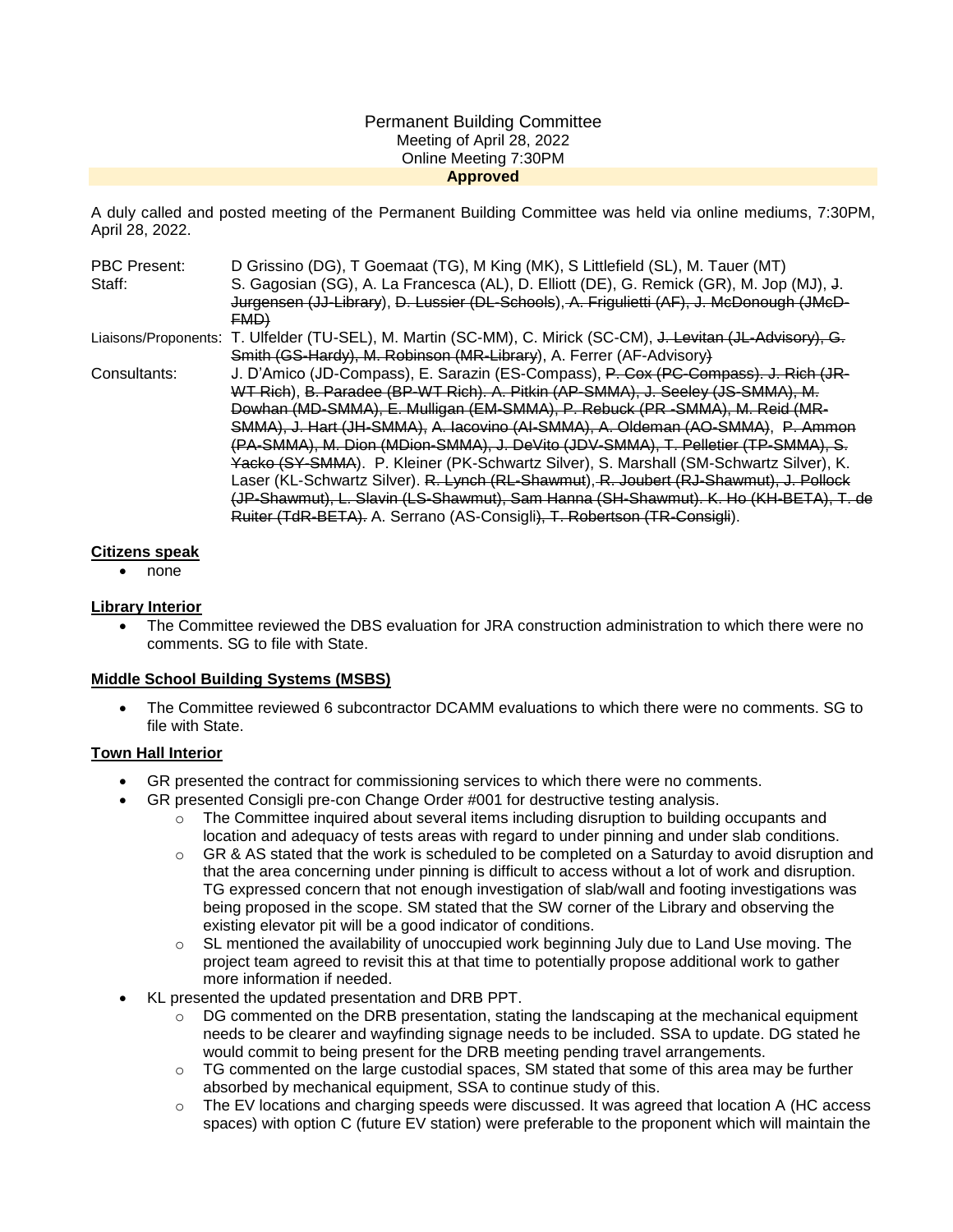location of the 15 minute parking spots. Location C also provides for an easier future expansion along the West end of the lot. Level 2 charging speed is anticipated for the project, future considerations for Level 3 speed creates a very different installation according to MK. It was decided to run 4" conduit to the future spaces (C) to potentially accommodate this.

- Wood vs. Metal frames were discussed by SSA, SSA recommended that the frames be consistent throughout the building with metal frames and wood doors. DG concurred provided that the finish and color were tastefully done to complement the space and architecture of the building.
- o SSA discussed the stair finishes and reported that the interior working group felt that the finishes should remain due to the prominence of the stair. DG asked that options still be investigated for the stair tread treatment that would potentially reduce the cost but complement the design and significance of the stair.
- $\circ$  The Vault height was discussed and it was decided to leave the design as originally submitted to maximize the storage capacity.
- $\circ$  DE discussed the proposal from Comtronics for BDA testing to which the Committee had no comments. PO to be issued.
- $\circ$  Interiors working group to meet 5/3 to discuss stair flooring, back of house flooring, and other items as needed for follow up.
- **It was moved by TG and 2nd by DG to approve the Stephen Turner Contract in the amount of \$15,000 and authorize SG to sign on behalf of the PBC. It was approved via roll call vote 5-0. (TG, DG, MK, SL, MT).**
- **It was moved by TG and 2nd by DG to approve the Consigli Pre-Con Change Order #001 in the amount of not to exceed \$10,000 on a time and materials basis and authorize SG to approve up to an additional \$5,000 for unforeseen conditions, and authorize SG to sign on behalf of the PBC. It was approved via roll call vote 5-0. (TG, DG, MK, SL, MT).**

## **Hunnewell School**

- JD presented the Diamond Relocations, IRN, and Falvey Associates contracts to which there were no comments. SG confirmed all were reviewed by Town Counsel.
- JD inquired as to how the PBC would like to communicate project updates and important schedule days with the neighborhood.
	- o The Committee felt that a website would provide the best approach.
	- $\circ$  JD to return with a proposal for updating the former school building website and monthly maintenance costs,
- JD gave a summary of the ZBA appeal considering time constraints on trucking and an interpretation if completed landscaping was required for a TCO.
	- $\circ$  The ZBA deferred to the WPD to have discretion in managing time of trucking deliveries. WPD is supportive of WTR's approach.
	- $\circ$  The ZBA commented it has no regulations with regard to TCOs and deferred to the Building Inspector to manage.
- **It was moved by TG and 2nd by DG to approve the Diamond Relocations Contract for moving services in the amount of \$103,020 and authorize SG to sign on behalf of the PBC. It was approved via roll call vote 6-0. (TG, DG, MK, SL, MT, CM).**
- **It was moved by TG and 2nd by DG to approve the IRN Contract for furniture recycling services in the amount of \$19,259 and authorize SG to sign on behalf of the PBC. It was approved via roll call vote 6-0. (TG, DG, MK, SL, MT, CM).**
- **It was moved by TG and 2nd by DG to approve the Falvey Contract for pre-construction video recording services in the amount of \$12,750 and authorize SG to sign on behalf of the PBC. It was approved via roll call vote 6-0. (TG, DG, MK, SL, MT, CM).**

# **Hardy School**

- JD updated the Committee about the upcoming schedule for meetings and Board submissions. DG committed to attending the 5/25 DRB hearing pending travel arrangements.
- It was confirmed that MK is the liaison for Hardy and Hunnewell.